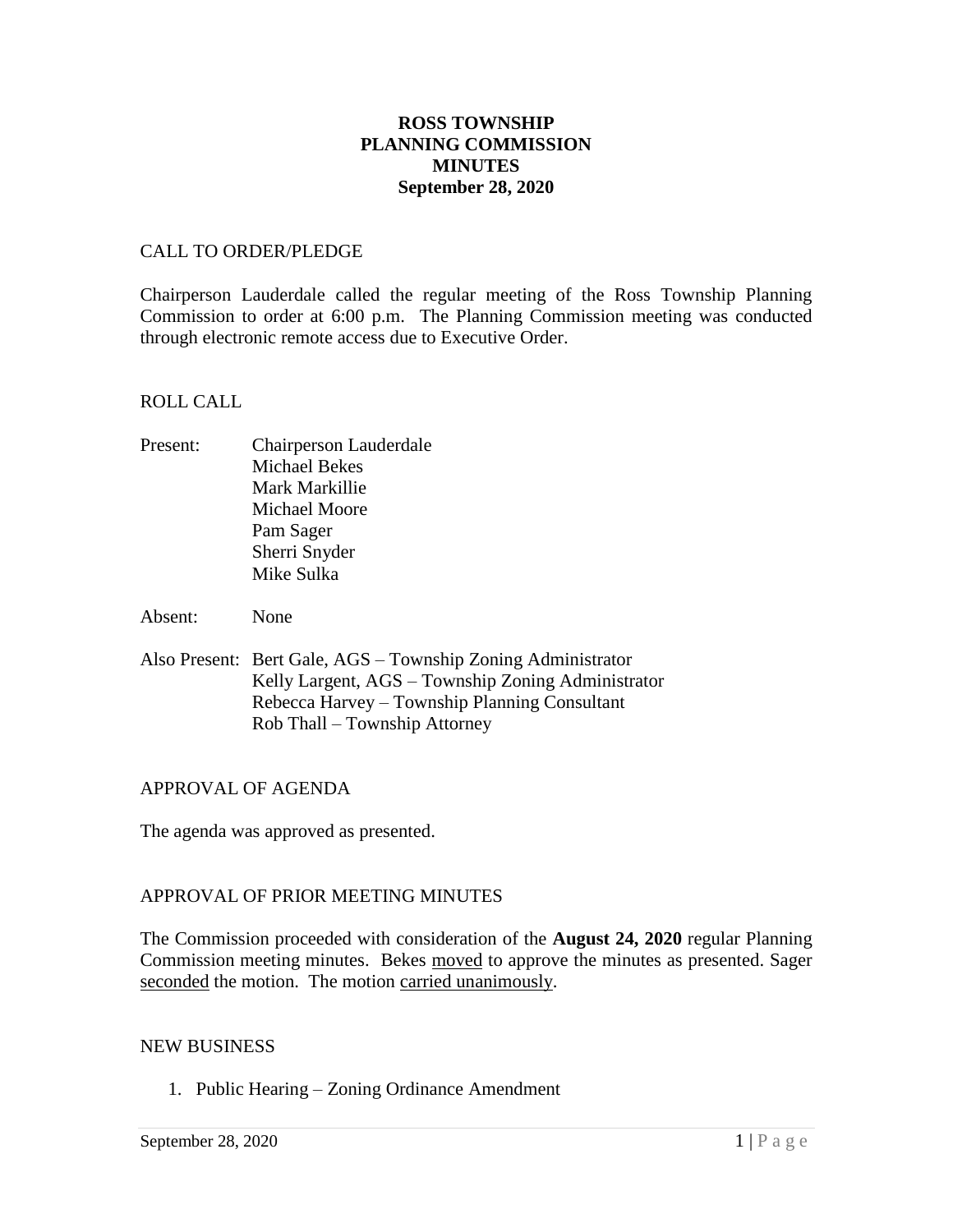Sections 2.2 and 18.7 – Outdoor Furnaces

Chairperson Lauderdale opened the public hearing. He stated that the Planning Commission has worked on the development of the proposed Zoning Ordinance amendments to address 'outdoor furnaces' since April, completing final review of same in August.

No public comment was offered on the matter and the public comment portion of the public hearing was closed.

Moore moved to recommend approval of the proposed amendment to Section 2.2 – Definition of Terms and Section 18.7 – Outdoor Furnaces. Bekes seconded the motion. The motion carried unanimously.

2. Sketch Plan Review – Gene's Marine and Powersports

Largent provided an overview of the request by Gene's Marine and Powesports, noting the following:

- Gene's Marine is an existing marine facility but does not have a water element at the site.
- Gene's Marine offers boat repair; jet ski repair/sales; and dock and boat lift sales.
- The applicant proposes an expansion of the operation to include outdoor storage of boats, etc . . on the properties adjacent to/surrounding the existing facility.
- The plan presented is currently lacking information required of a site plan, so the applicant has requested Planning Commission review of the proposal as a sketch plan.

Largent explained that the proposed outdoor storage could be viewed as an 'accessory use' to the marine operation, whereas Section 18.4 would then apply. She advised that Section 18.4 A.3. does require that an 'accessory use' be 'operated and maintained on the same lot as the principal use, or on a contiguous lot'. . and that the proposed sketch plan raises questions of compliance with said standard.

Harvey, noting that the subject property is within the C-1 District, stated that she believes Section 10.4 C./F. might be more applicable to the proposed outdoor storage element. She also highlighted the need for the site plan to be responsive to the site development standards of the C-1 District set forth in Section 10.6.

General Planning Commission discussion ensued wherein property ownership was identified as a potential issue. In response to questions, Attorney Thall stated that if the proposed site plan is going to show use of adjacent/surrounding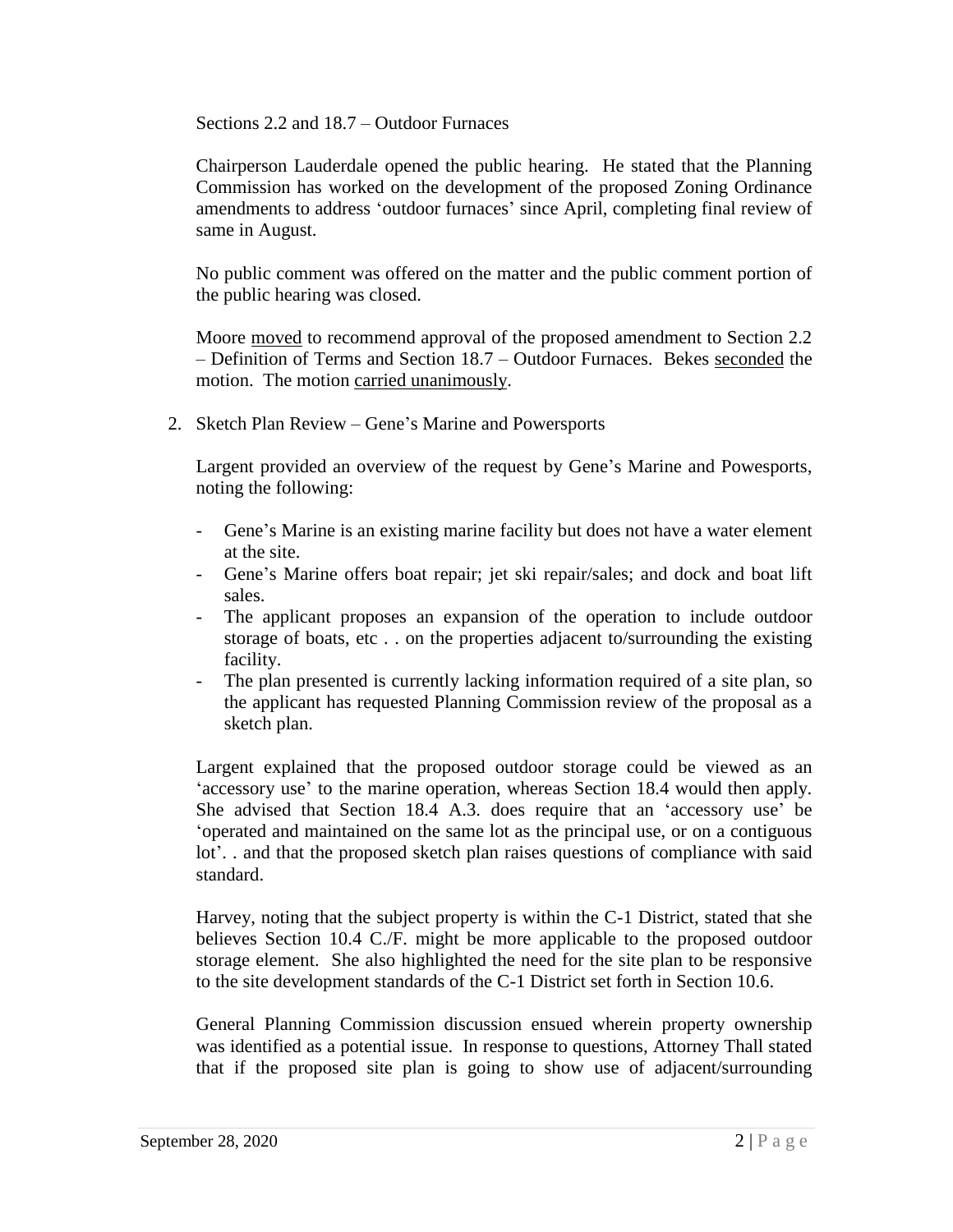property, the applicant will be required to demonstrate that consent from those property owners has been obtained.

It was confirmed that the operation is existing, but never received zoning approval and so does not exist as a lawful nonconforming use. Moore opined that he saw the proposal as an opportunity to see the property cleaned up.

The applicant (Rothenberg) stated that they have concentrated efforts on cleaning up the property and desire to be compliant with the Zoning Ordinance. He noted that he is also currently working with Consumers Energy and McKay in obtaining consent for use of the adjacent properties as proposed. Rothenberg thanked the Commission for the review comments provided.

Largent confirmed that she will provide the applicant with all pertinent sections of the Zoning Ordinance for use in development of the site plan and will schedule the public hearing upon receipt of a complete plan.

3. Public Hearing – Rezoning Request (Allendale Park, LLC)

The next matter to come before the Planning Commission was consideration of the request by Allendale Park, LLC to rezone an approximately 0.64-acre parcel located at 156/160 East Gull Lake Drive from the R-2 District to the C-1 District.

Chairperson Lauderdale noted that following receipt of public comment on the request in July, the Commission postponed consideration of the rezoning application to the August meeting to allow Township staff the opportunity to prepare a review of the request pursuant to applicable zoning ordinance amendment criteria.

Chairperson Lauderdale added that, at the August meeting, the applicant had requested a continued postponement to the September Planning Commission meeting to allow for exploration of other approaches to the rezoning application, including a Conditional Rezoning application. He then referenced correspondence received from the applicant dated September 8, 2020 wherein a further postponement to the October Planning Commission has been requested by the applicant.

Sulka moved to postpone consideration of the request to rezone the subject property from R-2 to C-1 to the October Planning Commission meeting as requested. Bekes seconded the motion. The motion carried unanimously.

### UNFINISHED BUSINESS

1. Master Plan Update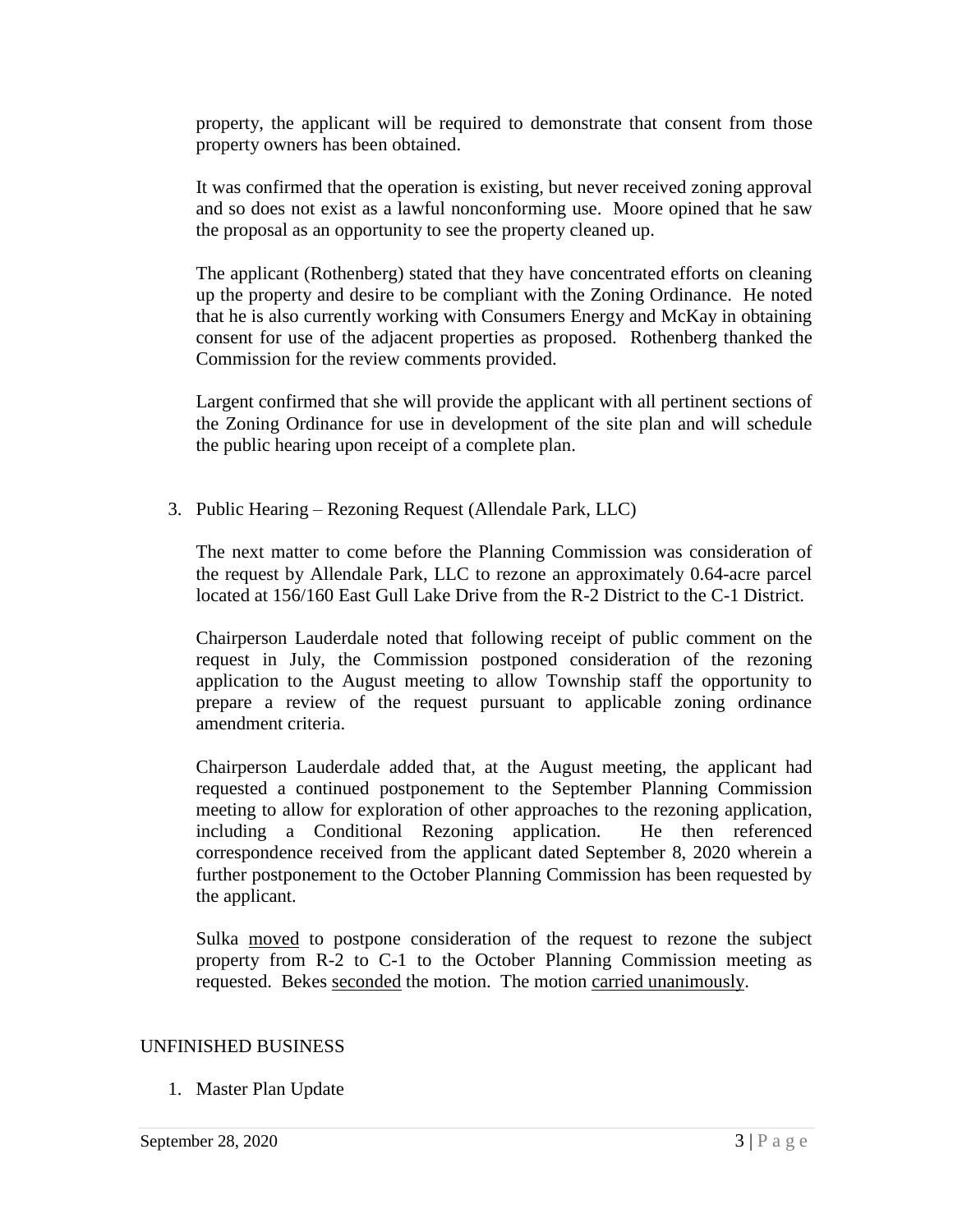Chairperson Lauderdale requested that Bekes proceed with guiding the Commission through a review of the remaining draft updates to the Master Plan, as a continuation of his guidance provided in August.

Bekes noted that the Commission had completed a review of Sections 4-7 in August. He stated that only a review of Section 8 and the Future Land Use Map remains.

The following review comments were provided:

Section 8

| - $pg$ 4: | suggest Action Plan column 'Time' be better titled to clarify the |
|-----------|-------------------------------------------------------------------|
|           | meaning of the time frames listed                                 |

- $pg 4$ : Action Item  $#2$  clarification of a 'technical review' was requested
- pg 6: Action Item  $#1$  remove 'quarterly'

Sager suggested the addition of a community survey to the Action Plan. It was noted that a survey may be appropriate to consider in conjunction with the next 5 year review of the Master Plan. Sager then noted the merit of an 'agricultural neighborhood' zoning district and suggested that an exploration of the concept be included in the Action Plan or even added to the current year's work plan.

Chairperson Lauderdale stated that he sees the draft Action Plan as a perfect opportunity for the Planning Commission to move from 'reactive' to 'proactive'. He feels that a prioritization of the Action Plan could then lead to an incorporation of action items into the Commission's annual work plan and monthly meeting agendas.

Future Land Use Map

- It was questioned if the area adjacent to Gull Lake currently planned for commercial should be flagged for review. It was then agreed that the area is currently under discussion in conjunction with the McKay rezoning request and should be allowed 'to run its course'.
- Sulka stated that it is important to consider that the FLU Map has a timing component to it . . noting that proposed future land use patterns may assume the presence of circumstances that don't yet exist.
- Chairperson Lauderdale recommended that the FLU Map instead be reviewed for revision when the Master Plan is rewritten . . which is envisioned to occur once the 2020 Census data is available. The recommendation was accepted by the Planning Commission members.

Harvey was directed to revise the draft Master Plan pursuant to the review comments provided for final Planning Commission review in October. It was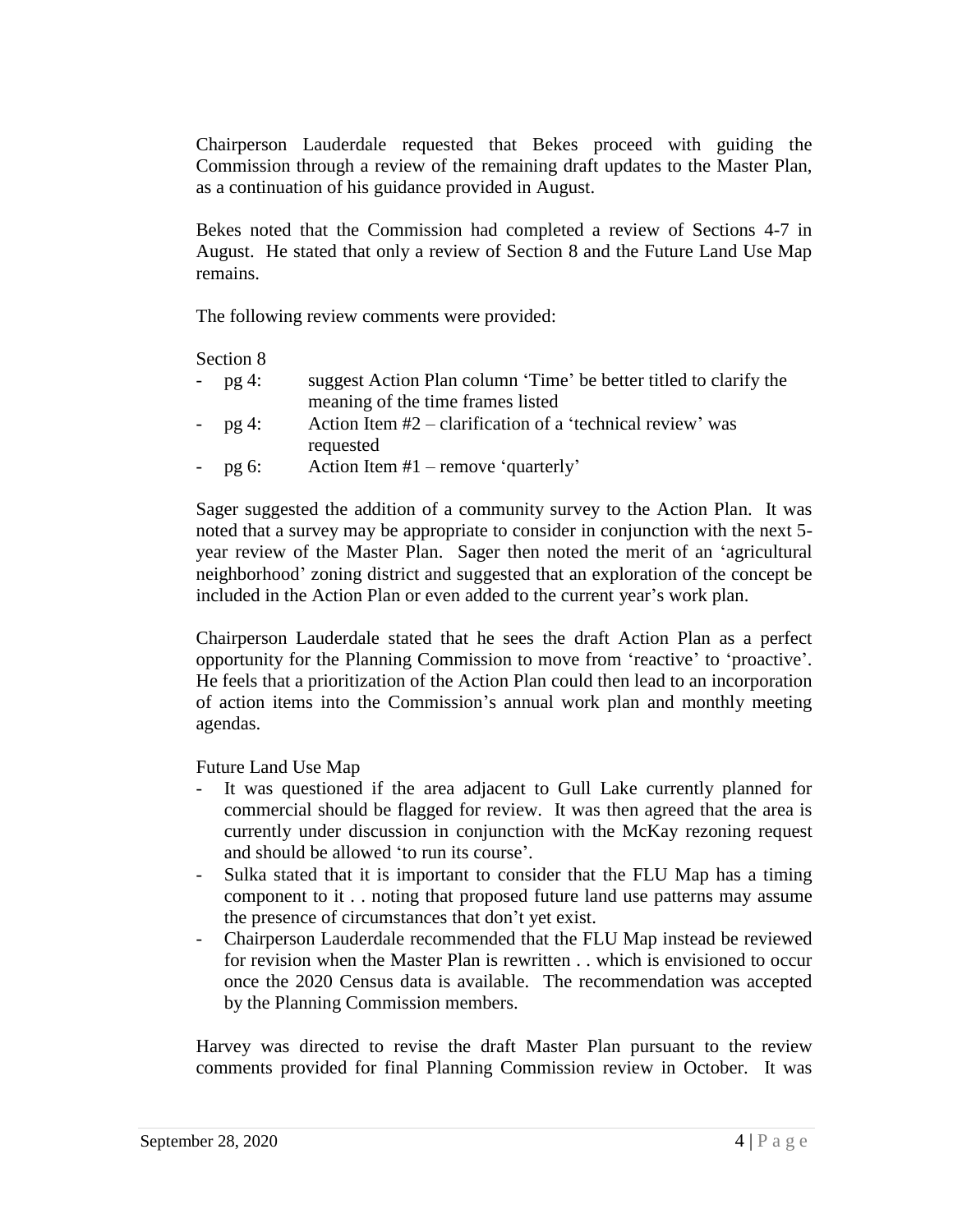noted that if the revised updated Plan is accepted in October, it can then be forwarded to the Township Board with a request to initiate the adoption process.

## REPORT FROM TOWNSHIP BOARD

Sulka reported that the Township Board continues to discuss the concept of a special assessment district for Sherman Lake.

He also advised of a current issue regarding property on Gull Lake (in the Township) involving dock length and the placement of trees along the lot line that have resulted in viewshed problems for adjacent properties.

Attorney Thall advised on applicable riparian rights and the extent to which they limit the Township's role in dock issues. He suggested, however, that a review of the dock length standard and fencing provisions set forth in the Ordinance may be in order.

Following discussion, Harvey was directed to compile the dock standards adopted by the other three communities with frontage on Gull Lake for Planning Commission review. She was further directed to develop proposed modifications to the fence standards that would serve to address the problem currently under discussion. It was agreed that study of the requested information would be scheduled for the October meeting.

# REPORT FROM ZONING BOARD OF APPEALS

Chairperson Lauderdale stated that the ZBA did not meet in September, 2020.

### PUBLIC COMMENT

No public comment was offered.

### MEMBERS, CONSULTANTS, ADVISORS

No member or advisor comments were offered.

### ADJOURN

There being no further business to come before the Commission, the meeting was adjourned at 7:31 p.m.